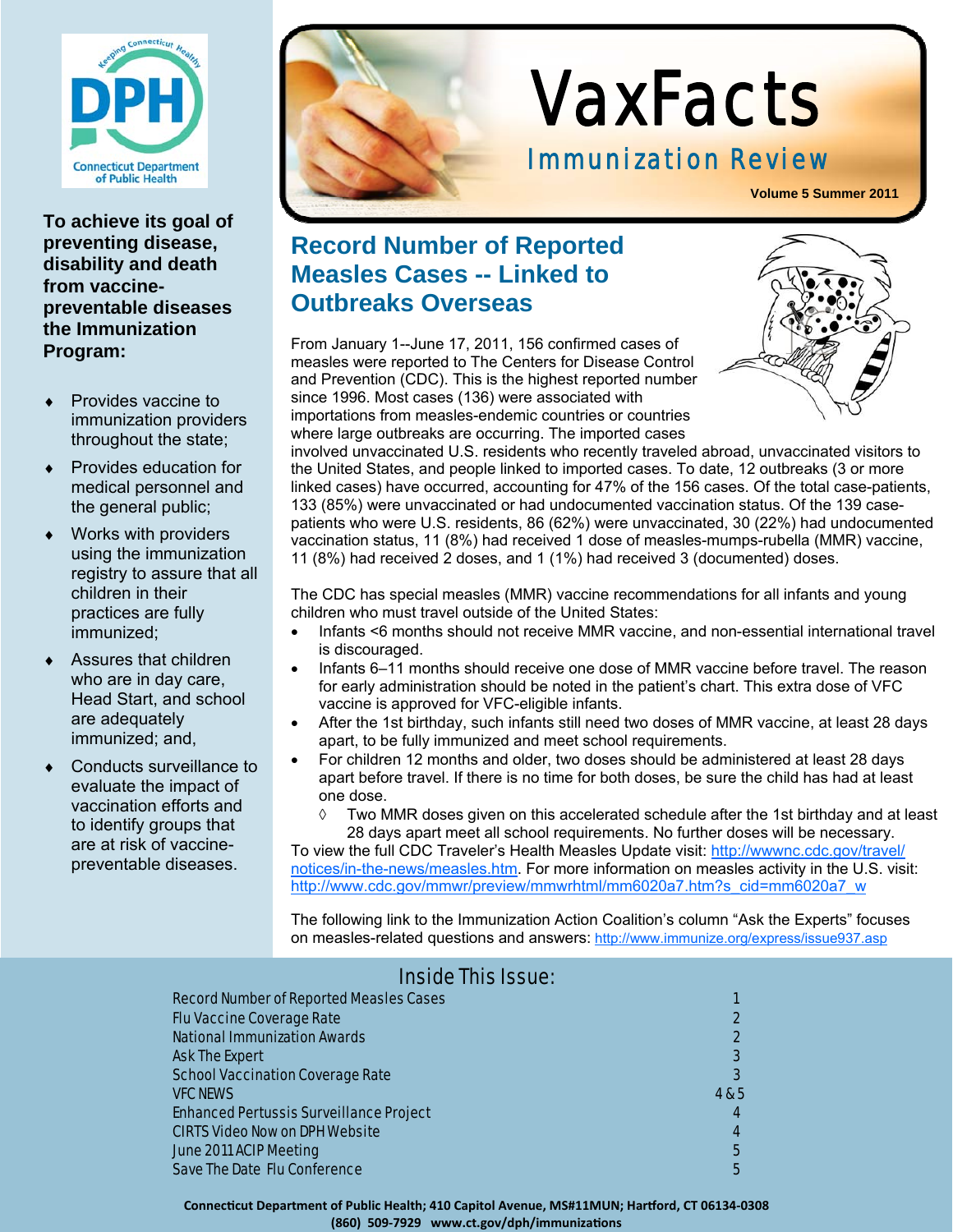

## VaxFacts

Immunization Review **Volume 5 Summer 2011**

## **Results: State-Specific Influenza Vaccination Coverage US, New England Region\* and Connecticut,**  *August 2010-February 2011*

The 2010-11 influenza season was unusual because it followed the 2009 influenza A pandemic (H1N1) season and was the first season the Advisory Committee on Immunization Practices (ACIP) recommended influenza vaccination of all persons aged ≥6 months. The season also was notable because a record number of seasonal influenza vaccine doses (approximately 163 million) were distributed in the United States.

To provide preliminary state-specific influenza vaccination coverage estimates, CDC analyzed Behavioral Risk Factor Surveillance System (BRFSS) data for adults aged ≥18 years and NaInfluenza vaccine coverage Behavioral Risk Factor Surveillance System(BRFSS) and National Immunization Survey(NIS) August 2009-February 2011



tional Immunization Survey (NIS) data for children aged 6 months-17 years collected from September 2010 through March 2011. The record high seasonal vaccination coverage achieved during 2009-10, 41.3% among persons aged ≥6 months in 43 states and DC was sustained during the 2010-11 season, 42.8%. Coverage for Hispanic and non-Hispanic black children increased by 11-12 percentage points from 2009-10 levels.

Opportunity exists to improve coverage in all age groups, particularly among adults. To accomplish that, health departments and other non office-based vaccination providers can increase access to vaccination at work and school locations, pharmacies and stores, and other nonmedical sites. In addition, physicians and clinics should implement proven strategies for improving vaccination coverage (e.g., office-based protocols, including reminder/recall notification and standing orders).

#### **National Immunization Awards**

Connecticut received two awards at this year's National Immunization Conference in Washington D.C. on March  $28<sup>th</sup>$  from Dr. Regina Benjamin, Surgeon General, U.S. Public Health Service and Dr. Anne Schuchat, Assistant Surgeon General and Director of CDC's National Center for Immunization and Respiratory Diseases.

Accepting the awards from Connecticut were Vincent Sacco, Immunization Program Manager; Melinda Mailhot, Public Health Advisor; Debbye Rosen, Adult Immunization Coordinator.



*Left to right: Dr. Regina Benjamin, Vincent Sacco, Melinda Mailhot, Dr. Anne Schuchat* 

*These accomplishments would not have been achieved without the hard work and dedication of immunization providers throughout the state who have contributed to the success of the Connecticut Immunization Program over the last 10 years, maintaining some of the highest immunization coverage rates in the nation for Connecticut children.*

#### **Immunization Program Epidemiologists:**

**Region 1** *(western CT)*  Paul Sookram 860-509-7835 **Region 2** *(New Haven area)*  Dan Wurm 860-509-7811

**Region 3** *(eastern CT)* Sharon Dunning 860-509-7757 **Region 4** *(Hartford area)* Linda Greengas 860-509-8153

#### **Local IAP Coordinators:**

#### **Bridgeport**

Joan Lane 203-372-5503 **Danbury**  Irene Litwak 203-730-5240 **Hartford**  Tish Rick Lopez 860-547-1426 x7048 **Naugatuck Valley**  Elizabeth Green 203-881-3255 **New Britain**  Ramona Anderson 860-612-2777 **New Haven**  Jennifer Hall 203-946-7097 **Norwalk**  Pam Bates 203-854-7728 **Stamford**  Cinthia Vera

#### 203-977-5098 **Torrington**

Sue Sawula 860-489-0436

**Waterbury**  Randy York 203-346-3907

**West Haven**  Betty Murphy 203-937-3665

**Other areas**  Debora Alvarenga 860-509-7241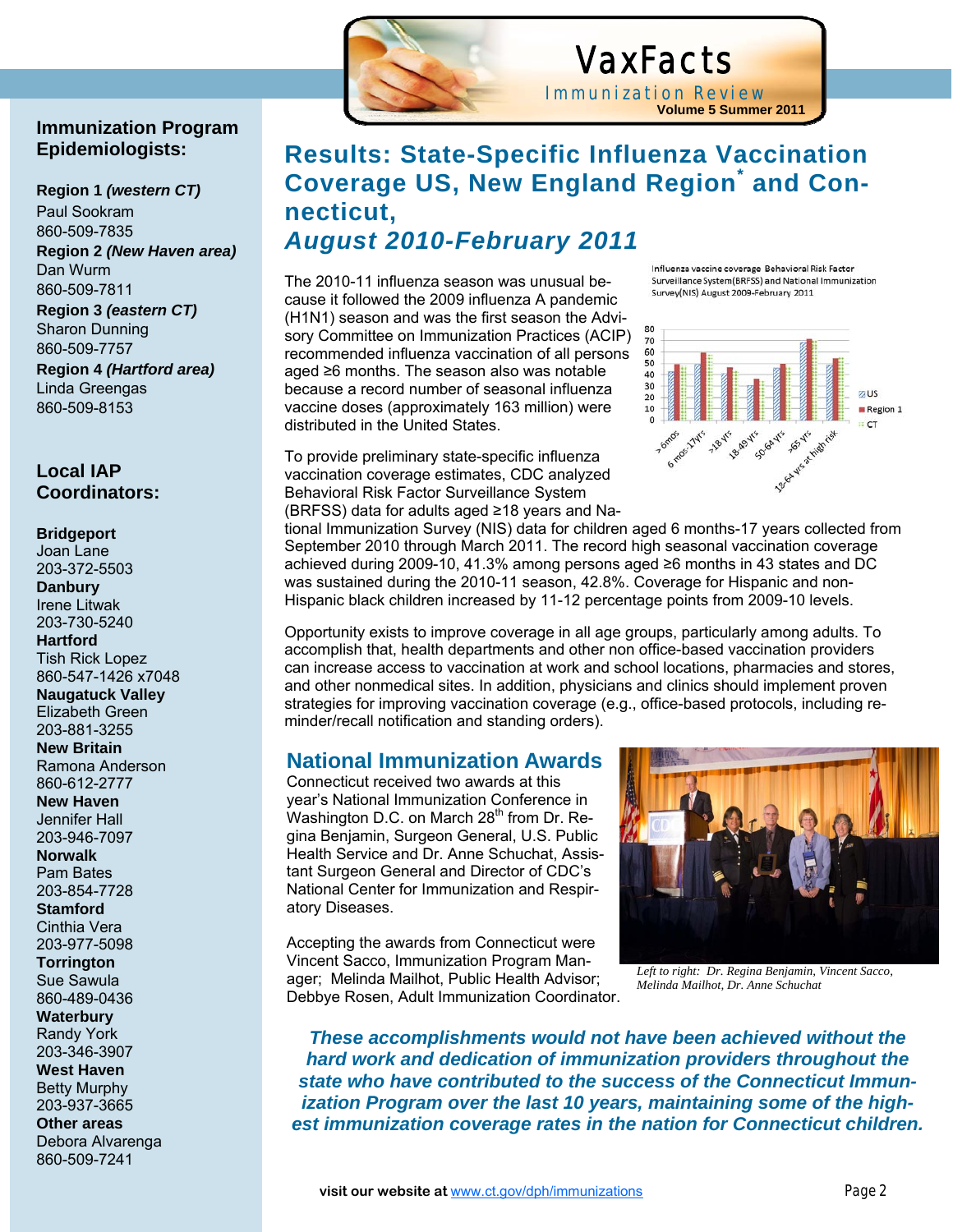

**Q**. *My college says that I need to submit my immunization record. Where can I get a copy?*

**A.** If you were born in 1998 or after and were enrolled in the Connecticut Immunization Registry and Tracking System (CIRTS) then you could get a copy of your immunization record by calling 860-509-7929. Otherwise, check with your pediatrician or family doctor who may have a copy of your immunization record as providers should retain records for 7 years after last treatment. You could also check with your grammar school or high school as schools should retain immunization records for 50 years.

**Q.** *Can an adult who had a reaction to the old DPT vaccine as an infant (i.e. high fever, uncontrolled crying for over 4 hours) receive the Tdap vaccine?*

**A.** Yes, an adult who had high fever or uncontrolled crying over 4 hours after receiving DTP vaccine may receive Tdap vaccine.

**Q.** *Can a parent claim a religious exemption just for a particular vaccine – for instance, I had parents last year invoke a religious exemption just for the flu vaccine.* 

**A.** Yes, a parent can request a religious exemption for just a particular vaccine. We recommend that parents complete the Religious Exemption Certificate Statement posted on the Department of Public Health website at: **http://www.ct.gov/dph/lib/dph/ rel\_exempt\_cert\_form\_rev\_Apr il** 2011.pdf. The medical and religious exemption forms are now available in several languages.



Ĩ

## VaxFacts

Immunization Review **Volume 5 Summer 2011**

## **Vaccination Coverage among School Children in Kindergarten, 2009‐2010 School Year**

School vaccination requirements in the United States date back to 1855, when Massachusetts became the



first state to require smallpox vaccine for school entry to control smallpox epidemics. The U.S. Supreme Court upheld the constitutionality of school vaccination requirements in 1922. Since 1978, vaccination levels among children entering school have been assessed annually by state and local health departments. In general, school or health department personnel review the vaccination histories of enrolled students to determine compliance with school requirements established to protect children from vaccine-preventable diseases and ensure high vaccination coverage rates as they begin school. Results of the school-level reviews are reported to the state/area health department, which then reports aggregated totals to CDC (not all grantees report both vaccination coverage and exemption levels.)

*Healthy People 2020* objectives include maintaining vaccination coverage among children in kindergarten. The target is ≥95% vaccination coverage for the following vaccines: polio; diphtheria and tetanus toxoids and acellular pertussis (DTP/DTaP/DT); measles, mumps, and rubella (MMR); hepatitis B (HepB); and varicella. Data from school assessment surveys are used to monitor vaccination coverage and vaccination exemption levels among children enrolled in kindergarten. The vaccination status of students is considered up-to-date if they had received all of the vaccine doses required for school entry in their state or area. *Connecticut reported that overall compliance remained very high for kindergarten entry.* Despite national concerns about increases in exemptions for vaccinations, total exemption rates increased only from .75 % for all K and  $7<sup>th</sup>$  grade in 2009 to .82 % in 2010. The table below shows CT reporting.

|                            | <b>Total Kindergarten Entries</b> |
|----------------------------|-----------------------------------|
| # of schools               | 1,572 (public and private)        |
| # of children              | 92,995                            |
| <b>Religious Exemption</b> | 0.62%                             |
| <b>Medical Exemption</b>   | 0.20%                             |
| <b>Total Exemptions</b>    | 0.82%                             |
| <b>DTaP</b>                | 99.4 %                            |
| Polio                      | 99.4 %                            |
| <b>MMR</b>                 | 99.6 %                            |
| Hep B                      | 99.5 %                            |
| Varicella                  | 99.5 %                            |
| 2 <sup>nd</sup> MMR        | 99.8%                             |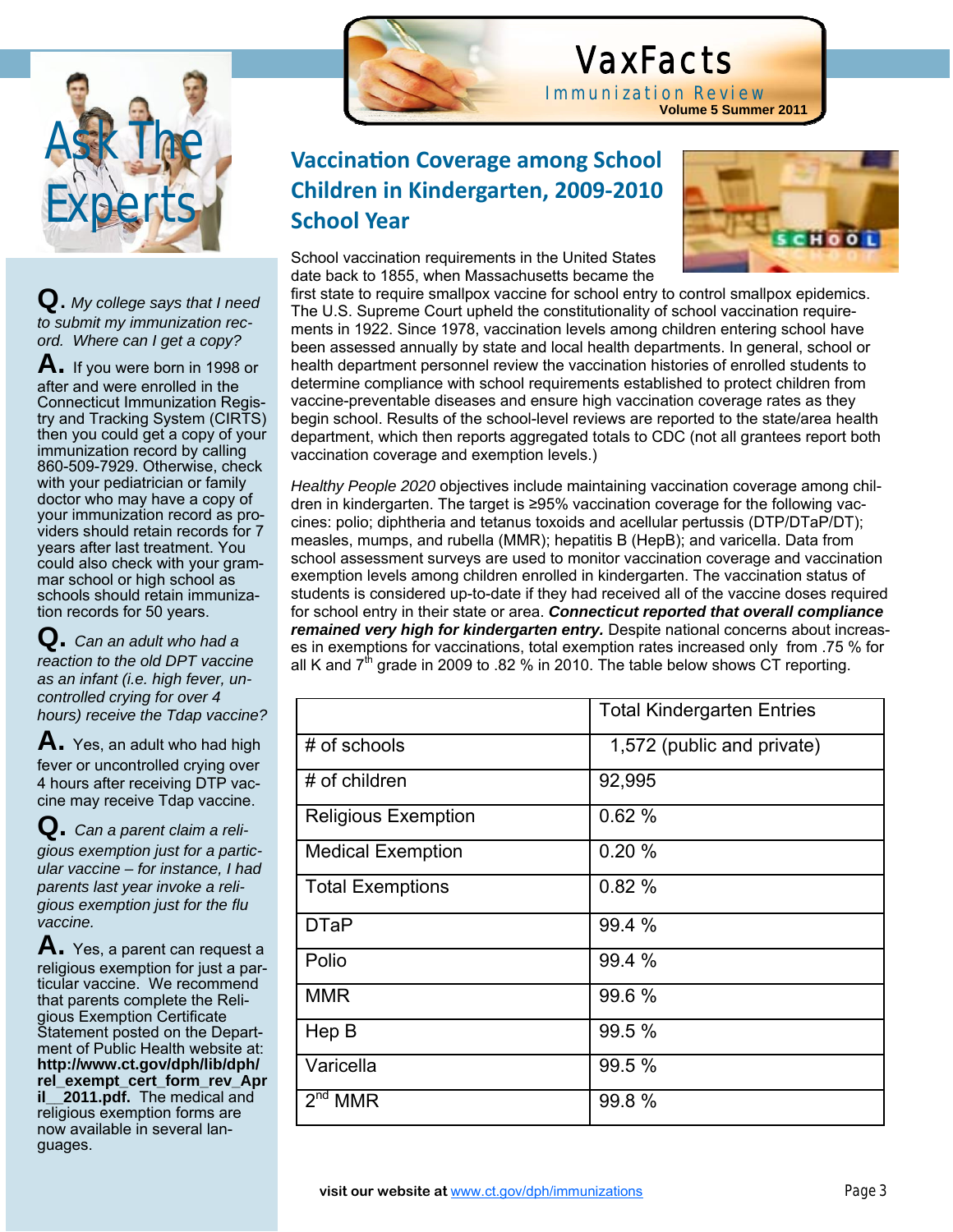

## News

#### **Merck Replacing Dry Ice With Gel Packs For Varicella Shipments**

Merck has recently replaced dry ice with gel-packs for the shipment of Varicella and Zostavax. The quantity of gel packs placed in the container is based on carefully determined guidelines that are designed to maintain proper temperatures for three days from the shipment date located on the packing list. It also takes into account the maximum temperature to which the container will be exposed, the time in transit, and the need to keep the vaccine at the appropriate temperature during shipping.

It is extremely important that you check the shipment date. If the date is within the required THREE (3) days then it should IMMEDIATE-LY be stored in the freezer. If it exceeds the THREE (3) days allotted you should contact the Merck Order Management Center immediately (1-800-637-2579) for a replacement shipment.

Furthermore, CDC and the vaccine manufacturer do NOT recommend further transport of frozen vaccine or re-use of shipping materials including shipping containers and gel-packs.

However, under certain circumstances, such as emergencies, power outages, etc., frozen vaccine may need to be transported. If frozen vaccines must be transported, the CDC recommends transport with a portable freezer that maintains a temperature between  $-58^{\circ}$ F and  $+5^{\circ}$ F ( $-50^{\circ}$ C and –15°C). In addition, according to the manufacturer's Prescribing Information, Va-

*(Continued on page 5)* 

## VaxFacts

Immunization Review **Volume 5 Summer 2011**

### **Enhanced Pertussis Surveillance Project**

Connecticut is one of six Emerging Infection Program (EIP) sites selected by the Centers for Disease Control and Prevention (CDC) to participate in an Enhanced Pertussis Surveillance Project.

The objectives of the project are:

- To determine the incidence and epidemiologic characteristics of *Bordetella pertussis;*
- To characterize the molecular epidemiology of circulating strains of *Bordetella pertussis;*
- To monitor the impact of pertussis vaccines; and,
- To provide an infrastructure for additional special studies including those aimed at evaluating pertussis control and prevention strategies.

The project will also endeavor to determine the epidemiologic characteristics of other *Bordetella* species (specifically, *B. parapertussis, B. bronchiseptica, and B. holmesii*) and characterize the molecular epidemiology of circulating strains of these other *Bordetella* species.

Immunization Program staff will investigate and collect case report information on all reported pertussis cases. In addition, laboratory personnel will collect and ship *Bordetella* isolates to CDC for further characterization.

The Immunization Program will also work with CDC and other EIP sites to develop study methods and materials for a case-control study to

assess the effectiveness of post-partum administration of Tdap vaccine. Staff also plans to conduct a statewide survey of birthing hospitals to determine hospital use of Tdap and maternal vaccination coverage rates.



to use correct techn

#### **New Pertussis Resources Available from CDC**

With the continuing resurgence of pertussis, health care providers are seeing more patients with suspected pertussis. Providers may find the following resource helpful:

**Best Practices for Health Care Professionals on the use of Polymerase Chain Reaction (PCR) for Diagnosing Pertussis** – a compilation of best practices intended to help health care professionals optimize the use of PCR

testing for pertussis by avoiding some of the more common pitfalls leading to inaccurate results

http://www.cdc.gov/pertussis/clinical/diagnostic-testing/diagnosis-pcr-

### **CIRTS Video Now on DPH Website!**

The CIRTS (Connecticut Immunization Registry and Tracking System) video is now available on the Department of Public Health website. This seven-minute video in Eng-



lish and Spanish explains how the registry works, describes the benefits of enrolling children in the registry, and gives contact information for those interested in learning more. The video is ideal for playing in doctor offices waiting rooms.

To access the video click on the link below: http://www.ct.gov/dph/cwp/ view.asp?a=3136&Q=388268&PM=1

 **visit our website at** www.ct.gov/dph/immunizations Page 4